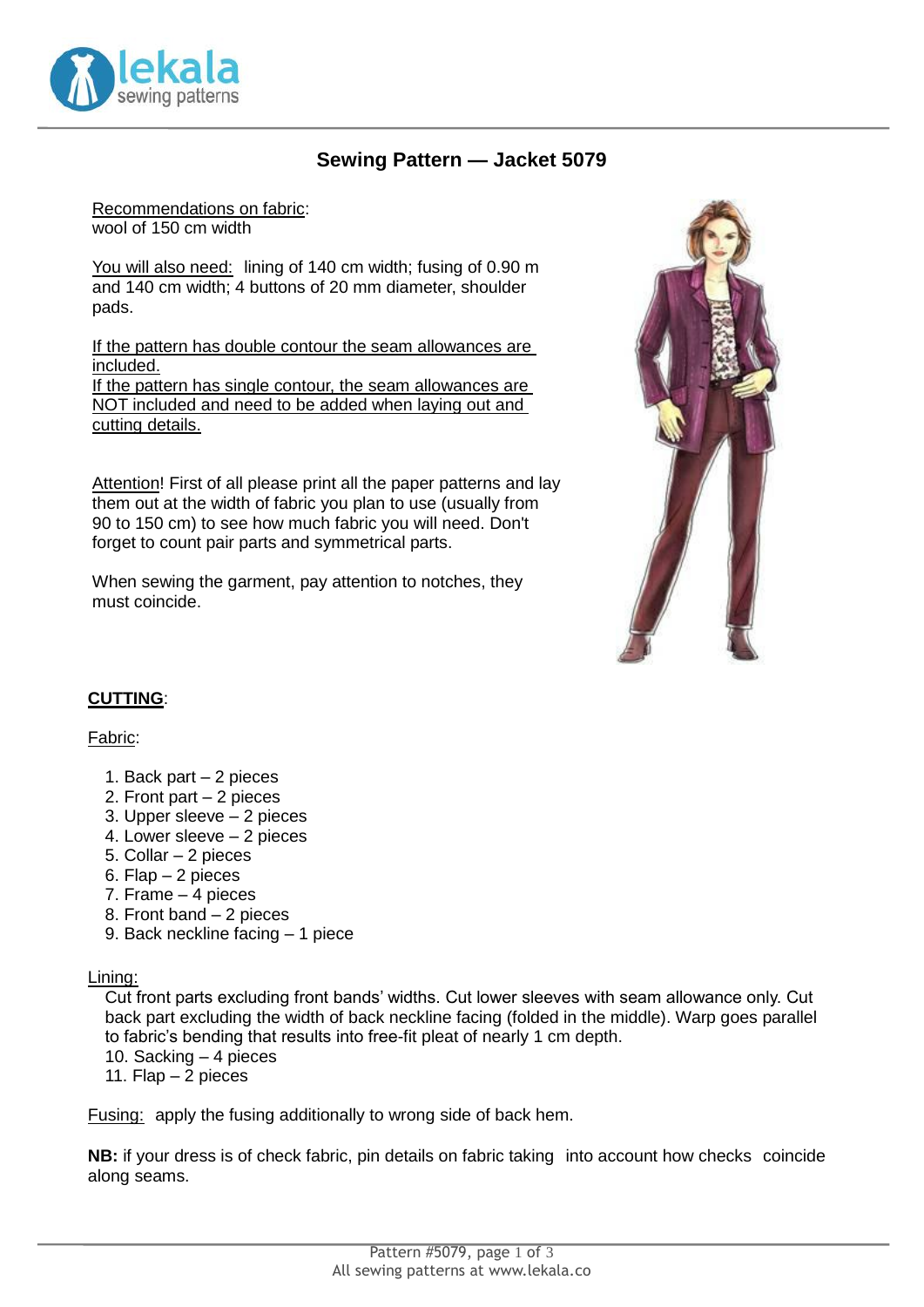

### **INSTRUCTIONS**:

1. Apply the fusing to wrong side of front bands, inner collar, flaps and back neckline facing.

2. Stitch front darts and press them apart, cut allowances along pocket entrances. Tack pocket entrances with crossed stitches coinciding entrances strictly.

3. Stitch side seams.

4. Cut slit "frame" pockets with two facings and flaps into front part: stitch neatly one fabric/one lining flaps along side/lower edges. Topstitch along edges. Apply fusing stripe of 4 cm width on wrong side of front part (above pocket marking). Lay two pocket facings on front part right sides together; pin along pocket entrance marking and stitch (lengthwise edges of facings must coincide with middle line of pocket marking). Cut front part between stitches, diagonally at stitch ends. Do not cut through facing! Press slit edges contrariwise entrances. Turn facings to wrong side through slit to make a neat frame, than tack (facing bendings meet at centers of pocket entrances.) Topstitch along joining seams. Turn small triangles at slit ends into wrong side and stitch strictly to facings between upper stitch ends and lower stitch ends, stitch together at facing side seam's side. Lay flaps' open edges between facings and stitch along seams joining upper facings. Stitch sackings on wrong side to allowances of seams joining flaps/allowances of seams joining lower facings. Cut sackings, adjust them and stitch them together.

5. Stitch back darts and press them apart. Stitch middle back seam. Stitch shoulder seams.

6. Stitch inner collar into neckline; stitch shoulder seams of back facing and front bands, stitch outer collar into facing neckline and front bands; press allowances apart, slash at rounding.

7. Lay outer collar joint with front bands on the garment (right sides together), then overstitch edgings and the collar as well as armholes; turn right side out and press; sew allowances of outer collar's edge on neckline allowance. On right side: turn edging, collar and armholes right side out and tack.

8. Apply the fusing to wrong side of sleeves' hems. Stitch upper sleeves to sleeves' elbow part; press allowances apart and turn sleeves right side out. Press sleeve hem allowances into wrong side.

9. Ease sleeve cap slightly between marks and pull the cord till sleeve cap coincides to armhole. Moist the fabric and iron pleats. Pin sleeves to the garment coinciding marks. Stitch sleeves to garment at sleeve side. Sew shoulder pads.

10. Make free-fit pleat and fix it under neckline and few centimeters above garment hem. Stitch darts into lining details. Stitch lining details in the same way as fabrics ones excluding a segment of 20 cm length into one sleeve's elbow seam. Lay the lining on the garment right sides together coinciding along middle back line and along shoulder seams. Overstitch the garment with lining along front bands and neckline. Make a lapping pleat into hem and stitch the lining to hem edge. Turn the garment right side out through sleeve segment, then stitch segment's edges together.

Make buttonholes into right front part and sew buttons on left one.